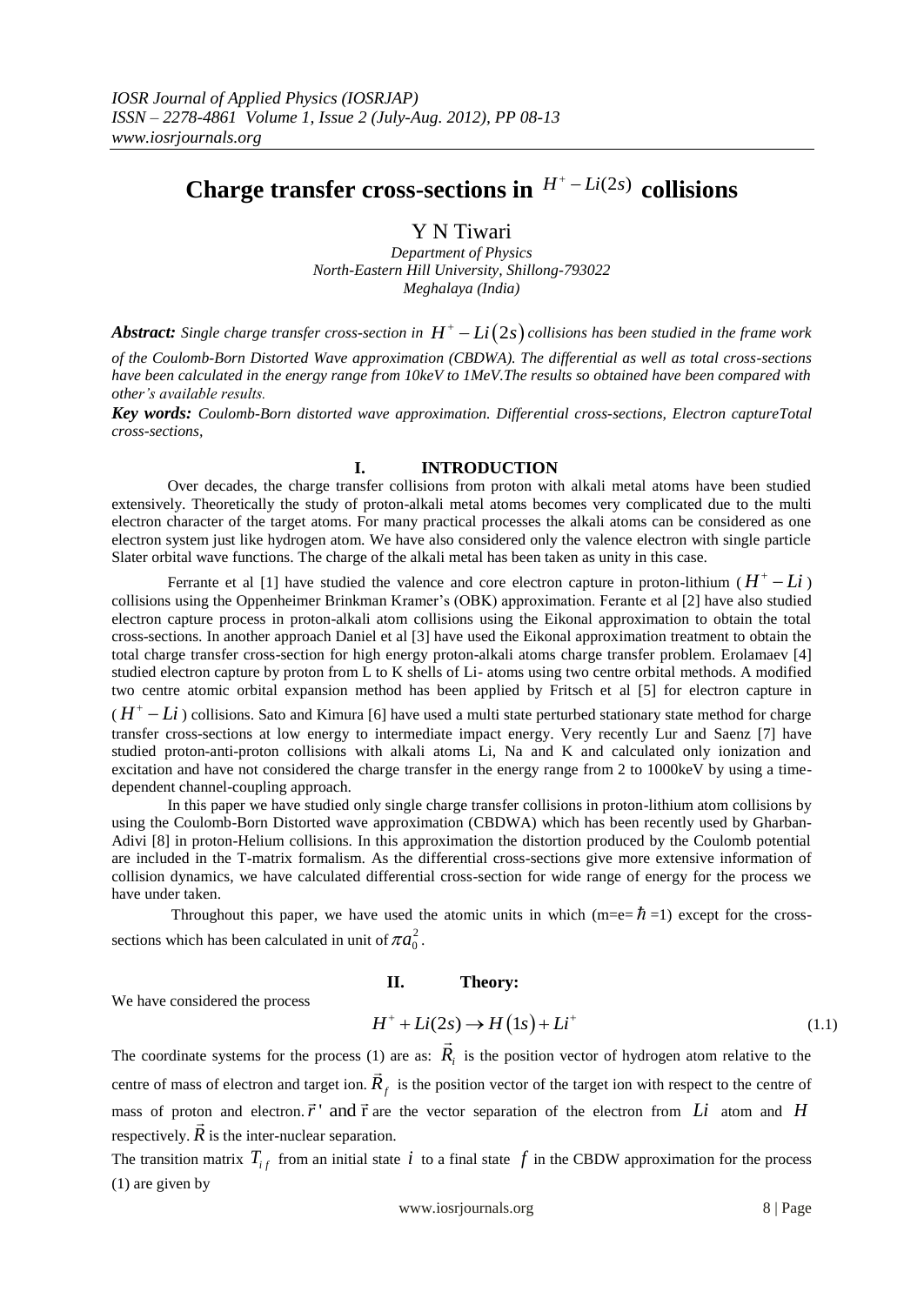$$
T_{if} = \int d\vec{r} d\vec{R}_f \Psi_f^* V_f^* \Psi_i (1.2)
$$

Where  $\Psi_i$  and  $\Psi_f$  are the wave functions for the process (1.1) in the initial and final channels respectively and are given by

$$
\Psi_i = \Phi_i(\vec{r}\,')\varphi_i(\vec{R}_i) \tag{1.3}
$$

and

$$
\Psi_f = \Phi_f(\vec{r}) \varphi_f(\vec{R}) \tag{1.4}
$$

Where again,

 $\Phi_i(\vec{r})$  = wave function of the Li-atom in the ground state.

$$
\Phi_f(\vec{r}) = \text{wave function of the hydrogen atom in 1s state} = \frac{e^{-r}}{\sqrt{\pi}}
$$
\n(1.5)

$$
\varphi_i\left(\vec{R}_i\right) = e^{i\vec{k}_i \cdot \vec{R}_i}
$$
 is a plane wave in the initial channel.  

$$
\varphi_f\left(\vec{R}_f\right) = e^{-\pi\alpha/2} \Gamma\left(1 - i\alpha\right) e^{i\vec{k}_f \cdot \vec{R}_f} \cdot {}_1F_1\left(i\alpha; -i k_f R_f - i\vec{k}_f \cdot \vec{R}_f\right)
$$

$$
\varphi_f\left(\vec{R}_f\right) = e^{-\pi\alpha/2}\Gamma\left(1 - i\alpha\right)e^{i\vec{k}_f \cdot \vec{R}_f} {}_1F_1\left(i\alpha; -ik_f R_f - i\vec{k}_f \cdot \vec{R}_f\right)
$$
 is Coulomb wave

Where  $k_i$  and  $k_f$ are the momentum vectors in the initial and final channels respectively.

*f f k*  $\alpha = \frac{\mu_f}{r}$  is the repulsive Coulomb parameter and

 $_{1}F_{1} (i\alpha ; -i k_{f} R_{f} -i \vec{k}_{f} . \vec{R}_{f})$ = confluent hyper-geometric function.

For Li-atom we have used single particle wave functions of Simsic and Williamson Jr [9] of the type

$$
\Phi_i(\vec{r}) = \frac{1}{2\sqrt{\pi}} \Big( C_2 e^{-S_2 r^2} + C_1 r^{\prime} e^{-S_1 r^2} \Big)
$$

(1.6)

Where  $S_1 = 0.65, C_1 = 0.39888$ 

$$
S_2 = 2.7, C_2 = -1.496099
$$

(1.2), we get Examplement for the process (1) will be obtained by putting (1.5) and (1.6) in equal<br>  $\vec{r}d\vec{R}_f e^{i(\vec{k}_i \cdot \vec{R}_i - \vec{k}_f \cdot \vec{R}_f)} \frac{e^{-r}}{r} e^{-\pi \alpha/2} \Gamma(1 + i\alpha) {}_1F_1(i\alpha; -ik_f R_f - i\vec{k}_f \cdot \vec{R}_f)$ 

Now the transition matrix element for the process (1) will be obtained by putting (1.5) and (1.6) in equation  
\n(1.2), we get  
\n
$$
T_{i f} = \int d\vec{r} d\vec{R}_f e^{i(\vec{k}_i \cdot \vec{R}_i - \vec{k}_f \cdot \vec{R}_f)} \frac{e^{-r}}{\pi} e^{-\pi \alpha/2} \Gamma(1 + i\alpha)_1 F_1(i\alpha; -ik_f R_f - i\vec{k}_f \cdot \vec{R}_f)
$$
\n
$$
\times \left(-\frac{1}{r}\right) \frac{1}{2\sqrt{\pi}} \left(C_2 e^{-S_2 r^+} + C_1 r^+ e^{-S_1 r^+}\right)
$$
\n
$$
T_{i f} = \int d\vec{r} d\vec{R}_f e^{i(\vec{k}_i \cdot \vec{R}_i - \vec{k}_f \cdot \vec{R}_f)} e^{-\pi \alpha/2} \Gamma(1 + i\alpha)_1 F_1(i\alpha; -ik_f R_f - i\vec{k}_f \cdot \vec{R}_f)
$$
\n
$$
\times \left(-\frac{1}{r}\right) \frac{1}{2\sqrt{\pi}} \left(C_2 e^{-S_2 r^+} + C_1 r^+ e^{-S_1 r^+}\right)
$$
\n
$$
T_{i f} = e^{-\pi \alpha/2} \Gamma(1 + i\alpha) I \qquad (1.7)
$$
\nWhere  
\n
$$
I = -\int d\vec{r} d\vec{R}_f e^{i(\vec{k}_i \cdot \vec{R}_i - \vec{k}_f \cdot \vec{R}_f)} \frac{e^{-r}}{r} \frac{1}{r} F_1(i\alpha; -ik_f R_f - i\vec{k}_f \cdot \vec{R}_f) \left(\frac{1}{r}\right) \frac{1}{2r} \left(C_2 e^{-S_2 r^+} + C_1 r^+ e^{-S_1 r^+}\right)
$$
\n(1.7)

Where

$$
(r')2\sqrt{\pi} \int_{T_f}^{T_f} = e^{-\pi\alpha/2}\Gamma(1+i\alpha)I
$$
  
Where  

$$
I = -\int d\vec{r}d\vec{R}_f e^{i(\vec{k}_i.\vec{R}_i-\vec{k}_f.\vec{R}_f)} \frac{e^{-r}}{\sqrt{\pi}} {}_1F_1\left(i\alpha; -ik_fR_f - i\vec{k}_f.\vec{R}_f\right) \left(\frac{1}{r'}\right) \frac{1}{2\sqrt{\pi}} \left(C_2 e^{-S_2r'} + C_1 r' e^{-S_1r'}\right)
$$

$$
=-\frac{2\pi C_2}{\mu_a^6}\int_{0}^{1} x dx \frac{1}{g^3} \frac{1}{\lambda_2} \frac{d}{d\lambda_2} \frac{1}{\lambda_2} \frac{d}{d\lambda_2} \phi(\lambda_2) + \frac{2\pi S_1 C_1}{\mu_a^8}\int_{0}^{1} x(1-x) dx \frac{1}{g^4} \frac{1}{\lambda_1} \frac{d}{d\lambda_1} \frac{1}{\lambda_1} \frac{d}{d\lambda_1} \frac{1}{\lambda_1} \frac{d}{d\lambda_1} \phi(\lambda_1)
$$
 (1.8)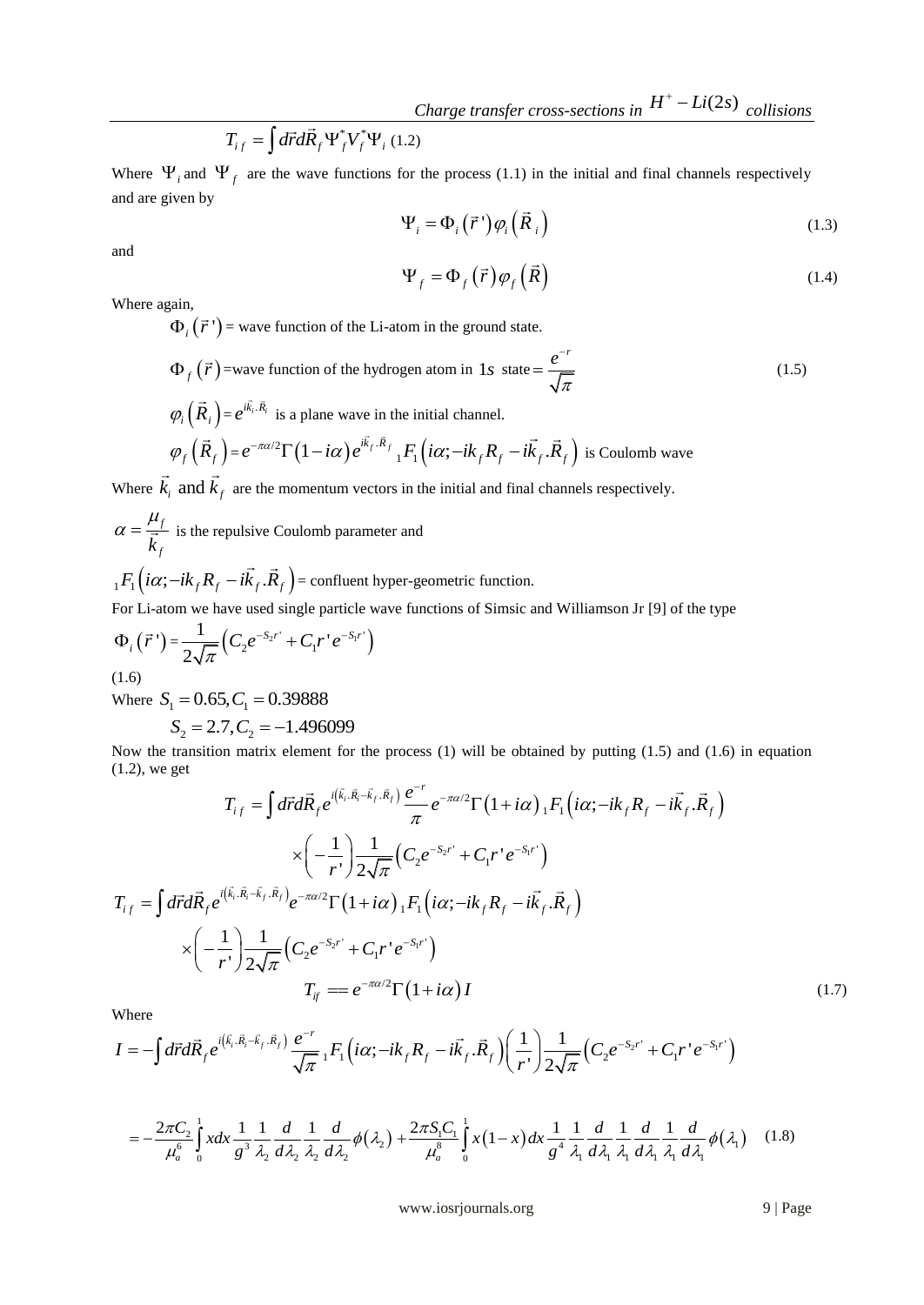Where  
\n
$$
g = x + \frac{(1-x)}{\mu_a^2}
$$
\n
$$
\phi(\lambda_2) = \left(\frac{q^2 + \lambda_2^2}{2}\right)^{-i\alpha - 1} \left(\frac{q^2 + \lambda_2^2}{2} + \vec{k}_f \cdot \vec{q} - i\lambda_2 k_f\right)^{i\alpha}
$$
\n
$$
\phi(\lambda_1) = \left(\frac{q^2 + \lambda_1^2}{2}\right)^{-i\alpha - 1} \left(\frac{q^2 + \lambda_1^2}{2} + \vec{k}_f \cdot \vec{q} - i\lambda_1 k_f\right)
$$
\n
$$
\vec{q} = \frac{\vec{k}_i}{\mu_a} + \frac{\vec{K}_0}{\mu_a} - \vec{k}_f, \ \vec{K}_0 = \frac{(1-x)(\mu_a\mu_b - 1)}{g\mu_a^2}\vec{k}_i
$$
\n
$$
\mu_a = \frac{M_P}{M_P + 1} \text{ and } \mu_b = \frac{M_T}{M_T + 1}, M_P = \text{mass of projectile and } M_T = \text{mass of target atom}
$$

Putting equation (1.8) in the equation (1.7), the matrix elements are obtained.

While solving equation (1.8), the technique used by Tiwari [10] and Gharban-Adivi [8] have been used. The differential cross-sections [11] for the charge transfer from Li-atom to 1 s state of hydrogen atom are given by

$$
\frac{d\sigma}{d\Omega} = \frac{\mu_i \mu_f}{4\pi^2} \frac{k_f}{k_i} \left| T_{if} \right|^2 \tag{1.9}
$$

Where  $k_i$  $\overline{a}$ and  $k_f$  $\rightarrow$ are related by the energy conservation relation

$$
\frac{k_i^2}{2\mu_i} - \frac{k_f^2}{2\mu_f} = E_f - E_i = \Delta E
$$
 (1.10)

Where

 $E_i$  = Binding energy of Li-atom

 $E_f$  = Binding energy of the H-atom

are obtained from Moore's table[12].  
\n
$$
\mu_i = \frac{M_P (M_T + 1)}{M_P + M_T + 1}
$$
 and  $\mu_f = \frac{M_T (M_P + 1)}{M_P + M_T + 1}$  are the reduced masses of the system in the initial and final

channels.

The total cross-sections are obtained by integrating equation (1.9)

$$
\sigma = 2\pi \int_{0}^{\pi} \frac{d\sigma}{d\Omega} \sin \theta d\theta
$$

(1.11)

Since, the charge transfer differential cross-sections for atomic collisions with heavy particle projectiles is strongly peaked in the forward direction and falls rapidly with increasing scattering angle  $\theta$ , we have used suitable transformation of the integration variable instead of  $\theta$  as

$$
k_i^2 (1 - \cos \theta) = \frac{1 + z}{1 - z}
$$
 (1.12)

The values of  $\zeta$  are supplied by Gaussian- quadrature points when convergence is insured. While The one dimensional integration from 0 to 1 are done numerically by using the Gauss-Legendre quadrature formula. The convergences in both cases for differential and total cross-section have been insured by increasing the number of Gaussian points. In this way the value of cross-sections are obtained with sufficient accuracy.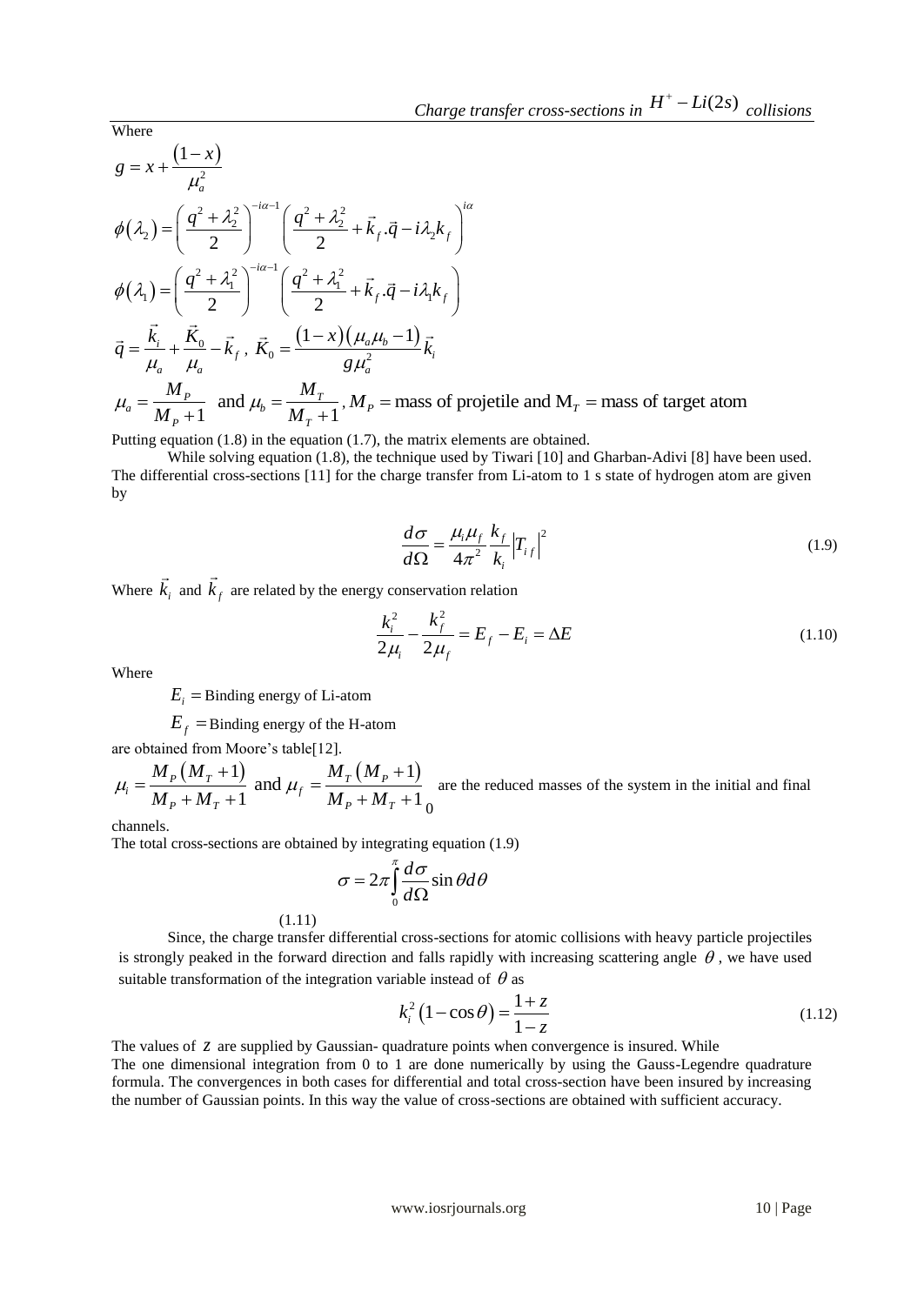## **III. Results and discussions:**

We have calculated the charge transfer cross-sections in the frame work of CBDWA into the 1s state of hydrogen in proton-lithium atom collisions for the incident energy range varying from 10 keV to 1MeV. The total cross-sections of 1s state of hydrogen in the energy range 10 keV to 1 MeV in units of  $\pi a_0^2$  have been compared with the results obtained in different approximations in table 1. The first Born approximation (FBA) and OBK results are considerably higher while the eikonal results are slightly higher than our results above 120 keV but between 70 to 100 keV our results are in good agreement with both FBA and eikonal results. Below 70 keV other results are not available for comparison.

| Incident<br>energy<br>keV | $\sigma_{\textit{CBDWA}}$ | $\sigma_{\scriptscriptstyle eik}$ | $\sigma_{_{O\!B\!K}}$ | $\sigma_{\rm \scriptscriptstyle FBA}$ |
|---------------------------|---------------------------|-----------------------------------|-----------------------|---------------------------------------|
| 10                        | 0.46736(2)                |                                   |                       |                                       |
| 15                        | 0.17964(2)                |                                   |                       |                                       |
| 20                        | 0.85041(1)                |                                   |                       |                                       |
| 30                        | $\sqrt{0.43704(1)}$       |                                   |                       |                                       |
| 40                        | 0.13476(1)                |                                   |                       |                                       |
| 50                        | 0.18319(0)                |                                   |                       |                                       |
| 60                        | $0.75029(-1)$             |                                   |                       |                                       |
| 70                        | $0.32055(-1)$             | $0.11975(-1)$                     | $0.78162(-1)$         | $0.51665(-1)$                         |
| 80                        | $0.14092(-1)$             | $0.86291(-2)$                     | $0.26978(-1)$         | $0.17832(-1)$                         |
| 90                        | $0.63179(-2)$             | $0.64477(-2)$                     | $0.11458(-1)$         | $0.75737(-2)$                         |
| 100                       | $0.28816(-2)$             | $0.48947(-2)$                     | $0.68400(-2)$         | $0.45212(-2)$                         |
| 110                       | $0.13522(-2)$             | $0.37748(-2)$                     | $0.54443(-2)$         | $0.35986(-2)$                         |
| 120                       | $0.67719(-3)$             | $0.29358(-2)$                     | $0.48988(-2)$         | $0.32381(-2)$                         |
| 140                       | $\overline{0.27040(-3)}$  | $0.18760(-2)$                     | $0.41165(-2)$         | $0.27210(-2)$                         |
| 160                       | $0.21481(-3)$             | $0.12191(-2)$                     | $0.32779(-2)$         | $0.21667(-2)$                         |
| 180                       | $0.21048(-3)$             | $0.83367(-3)$                     | $0.25032(-2)$         | $0.16546(-2)$                         |
| 200                       | $0.20210(-3)$             | $0.56149(-3)$                     | $0.18730(-2)$         | $0.12380(-2)$                         |
| 300                       | $\overline{0.1}0355(-3)$  |                                   |                       |                                       |
| 400                       | $0.44827(-4)$             |                                   |                       |                                       |
| 500                       | $0.20484(-4)$             |                                   |                       |                                       |
| 1000                      | $0.10939(-5)$             |                                   |                       |                                       |

Table : Total cross-sections for the process  $H^+ + Li(2s) \rightarrow H(1s) + Li^+$  in units of  $\pi a_0^2$ .

 $\sigma_{CBDWA}$ : present the results in Coulomb-Born Distorted wave approximation,  $\sigma_{eik}$ : Daniele et al's results in eikonal approximation,  $\sigma_{OBK}$ : Ferrante et al's result in Oppenheimer-Brinkman and Kramer's approximation quoted by Daniele et al and  $\sigma_{\text{FBA}}$ : Estimated results on OBK. The bracketed numbers denote powers of ten by which each entry should be multiplied.

For charge transfer processes the usual form of the first Born approximation is not asymptotically correct at high energies [13]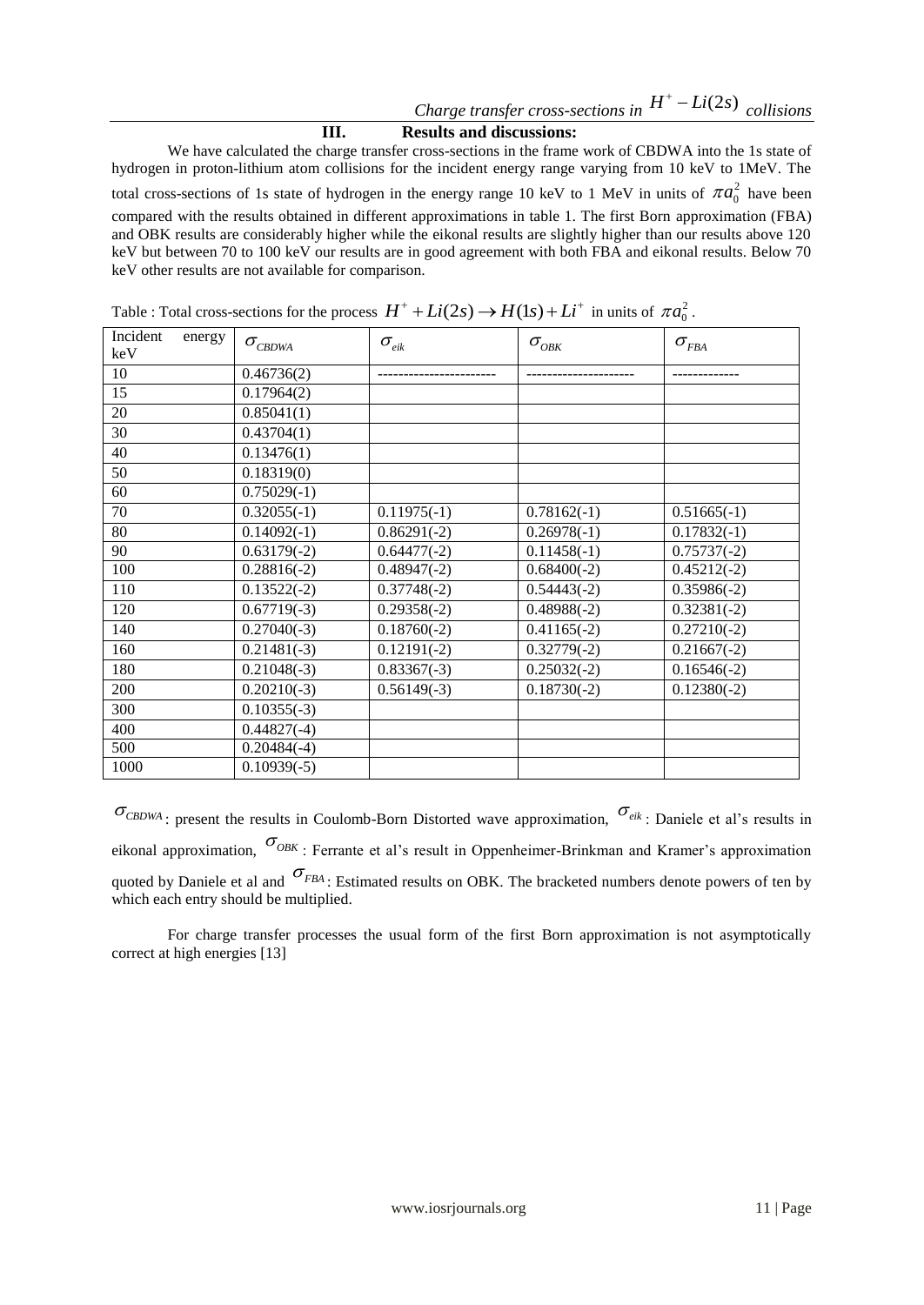Fig.1 shows the differential cross-sections for (p-Li) collisions at incident energies 10, 15 and 20 keV.



Fig.1. Differential cross-sections (CM system) for the charge transfer process  $H^+ + Li(2s) \rightarrow H(1s) + Li^+$ at energies 10, 15 and 15 keV.

Fig.2 shows the differential cross-sections at energies 80,120 and 300 keV. Fig.3. shows the differential cross-sections at energies at 400 and 1000 keV.



Fig.2 Differential cross-sections (CM system) for the charge transfer process *H*<sup>+</sup> +  $Li(2s) \rightarrow H(1s) + Li^+$  at energies 80,120 and 300 keV.

In the fig.1 the nature of the curves are of the similar type. In fig 2. We have observed pronounced dip at energy 80 keV at about .6 mrad and similar nature with less dip have been observed at energies 120 and 300 keV. In fig3. The dip is found at .6 mrad at both the energies.